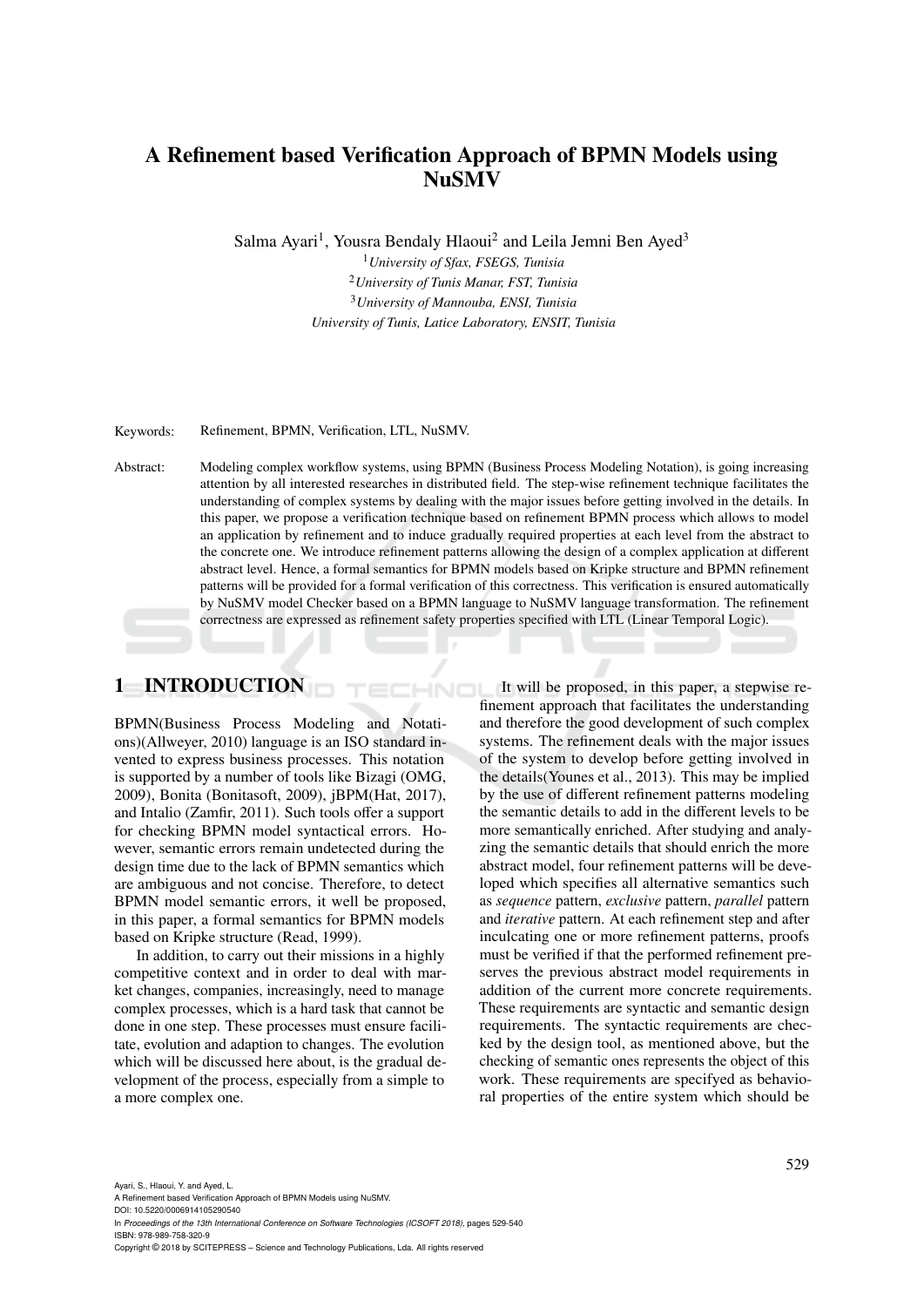satisfied by the more abstract BPMN model and then by all refined models throughout the different refinement levels. It is interested in this paper to specify and to check automatically *system safety properties* using NuSMV (Cimatti et al., 2000). For the verification of semantic requirement preservation, using NuSMV, the requirements are often specified as LTL properties using the Linear Temporal Logic (LTL) (Pnueli, 1977). The NuSMV code is semantically equivalent to a Kripke Structure. This is why this paper is based on a kripke structure to propose a formal semantics for BPMN. The originality of our contribution is about the reliable refinement of BPMN processes that eases the business process designer's task and makes the business process specification more accurate and concise. This contribution could be summarized as follows:

- *Definition of refinement patterns*. In this paper, it is proposed to create a BPMN process using an incremental development based on successive model semantic refinements. Also, it will be defined here a set of refinement patterns formally, as *refinement operators*, which will be used to formalize the BPMN model safety properties.
- *Formalization of BPMN semantics*. A formal definition of BPMN semantics using the formal semantics of NuSMV which is based on Kripke structure will be proposed. This definition allows the formal specification (LTL formulae) of the safety properties that the BPMN models should satisfy to ensure its correctness and reliability. HNO
- *Transformation of BPMN models to NuSMV models*. To check, automatically, the LTL safety properties, we apply a transformation which is based on the formal semantics of BPMN and NuSMV languages where both of them are described using Kripke structure. The common use of the Kripke structure facilitates the transformation and preserves, intrinsically, the semantics of the transformed models.

This paper is organized as follows:

Section 2 discusses related works. Section 3, 4, 5 and 6 defines the BPMN formalization and the notion of transformation in terms of refinement. Section 7 gives preliminaries which are mandatory for our approach. Section 8 and 9 describes the evaluation of our approach over an example. Section 10 discusses the metric of the change. And finally, section 11 concludes the paper.

## 2 RELATED WORKS AND DISCUSSION

Different works has been elaborated in the field of BPMN specification and verification:

- Based on Petri Net (PN) (Petri and Reisig, 2008) for studying the behavior of BPMN models, authors in (Dijkman et al., 2008), (Ramadan et al., 2011) and (Van Der Aalst and Ter Hofstede, 2005) propose a mapping from BPMN to PN, CPN and Yawl to check the semantic correctness of models. According to (Kluza et al., 2011) and (Dijkman et al., 2008) errors revealed in the YAWL model can not be easily tracked in the BPMN model and the verification of YAWL is computationally more complex than the verification on PN. PN is formed with a mathematical formalism that defines its structure and its rules of firing. It can be a powerful tool and easy to understand. However, PN tend to become large even for relatively small systems. The lack of hierarchical composition makes it difficult to specify and understand complex systems using the conventional model(PN) (Cortés et al., 2003). PN models have limitations in their inability to test for exactly a specific marking in an unbounded place and to take action on the outcome of the test (Choi, 1994).
- Based on Process algebras, authors in (Raedts et al., 2007) propose to automatically transform BPMN models to PN. Subsequently, the PN models are transformed into mCRL2 (Groote et al., 2005), a process algebraic language. Also authors in (Capel and Mendoza, 2012) propose that a process algebra can be a formal description language for BPMN processes.
- Based on Automaton : The classical Finite State Machine (FSM) is a basic model of formal specifications and the most well-known model used called a transition system with a finite set of states. Authors in (Morales, 2013) present a set of guideline to transform BPMN models to timed automata (TA) which is made of a finite automaton based structure and a set of clocks and performing model checking with UPPAAL (Behrmann et al., 2004). Authors in (Kherbouche et al., 2012), use a kind of transition system with a few specific characteristics called Kripke Structure. Despite that FSM has lack of expressiveness and the state explosion problem might be a limitation from practical representation of complex control behavior, Kripke structure has a strong point is that it's an input semantic language of several model checkers like Mcheck (Sember, 2005), MlSolver (Oliver and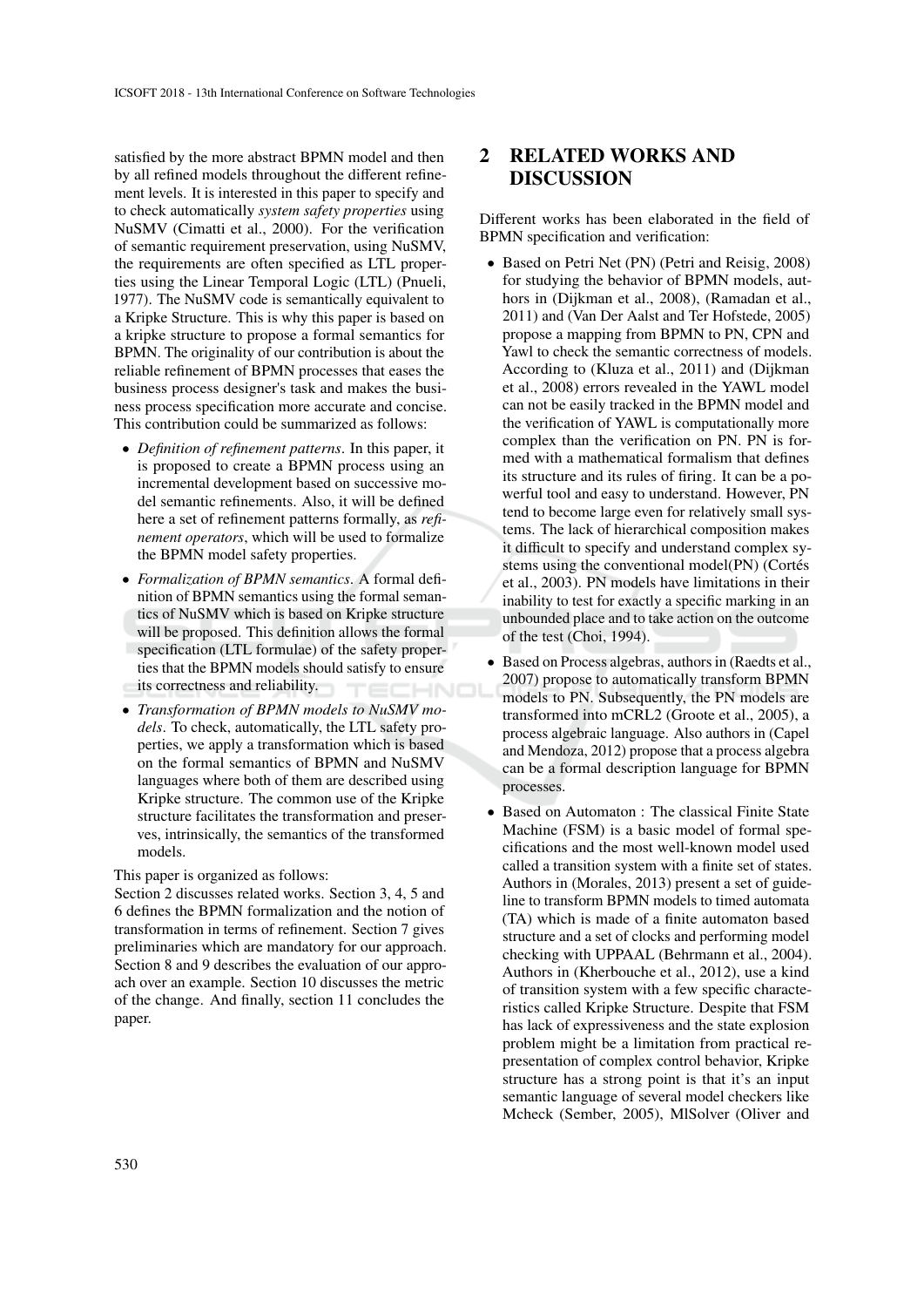Martin, 2008), Xspin (Ruys, 1999), UPPAAL, Cadence(Mir et al., 2000), etc and more precisely NuSMV. In addition to that it can be tested with a temporal logic requirements. Most of this model checkers are carried out automatically. All of this points make the model checker well adapted to large scale industrial projects. The adaptability of a business process is an essential requirement for businesses to cope with the dynamic nature of their environments. Flexibility and variability are the words in the 21st century (Bulanov et al., 2011). However, implementing flexibility and variability is not an easy task. The business processes need to change, while they still have to comply with a set of requirements (Sam, 2014). Here a change that is to be discussed named refinement. A business will be able to prove that a process will still comply with the requirements after a certain change implied by the refinement. Companies will be able to check, in advance, if they can change their business process in such way that they can meet a new demand from the changing market (Sam, 2014). In our Contribution, differently to what was done, several aspects should be addressed and focused like:

- 1. NuSMV : which is used to analyze BPMN models and can provide a semantics for BPMN in order to verify this model and whether BPMN satisfy properties formalized in LTL. The more automatic approach in formal verification is the model checking and can produce counterexamples that represent subtle errors or interesting execution paths (compare with the theorem proving). The verification is fully exhaustive. Our formal semantic representation of BPMN processes is finite and not too big, so there is nothing to be scared off from the state explosion problem.
- 2. Programs are complex. In addition to that, research on flexibility and variability of process changes continue to generate growing interest from industry and the community for more than twenty years (Rajabi and Lee, 2010), (Reijers, 2006). We are the only ones to study that behavior with a different succession of layers which must be equivalent. So their contribution which constitutes a correct implementation is weaker than ours.

## 3 A NEW METHODOLOGY FOR THE SPECIFICATION AND THE VERIFICATION OF BUSINESS PROCESSES

The proposed approach for the verification of BPMN models is shown in figure 1. The first part of the application is the configuration loader, where the XML files, for the abstract and the refinement (with a kind of pattern), are parsed into their models. It takes both the abstract view and the refinement view from the configuration loader and convert each one to Kripke Structure. Once this is done the LTL property's file and the Kripke Structure are converted to the input format of the NuSMV model checker. The model checker verifies the requirements and return a counterexample if they are false.



Figure 1: Refinement and verification of BPMN.

### 4 SPECIFICATION BPMN

The Business Process Modeling and Notation is the standard for modeling business process flows proposed by the Object Management Group (OMG).

For the purpose of our refinement process, a BPMN specification can be simplified by discarding all layout information.

Definition 1. *(BPMN specification definition:) Let BP* =*(O,Sf,Art) be a Business process with :*

- $\bullet$  *O* =  $O^{Event} \cup O^{Activity} \cup O^{Gateway}$  *is a set of objects with :*
	- *1.*  $O^{Event} = \varepsilon^{S} \cup \varepsilon^{I} \cup \varepsilon^{E}$ , *i.e.the set of events partitioned into the disjoint subsets start, intermediate and end events.*
	- 2.  $O^{Activity} = O^{Task} \cup O^{sub-process}$ , *i.e. the set of activities partitioned into the disjoint subsets task atomic activity and sub-process.*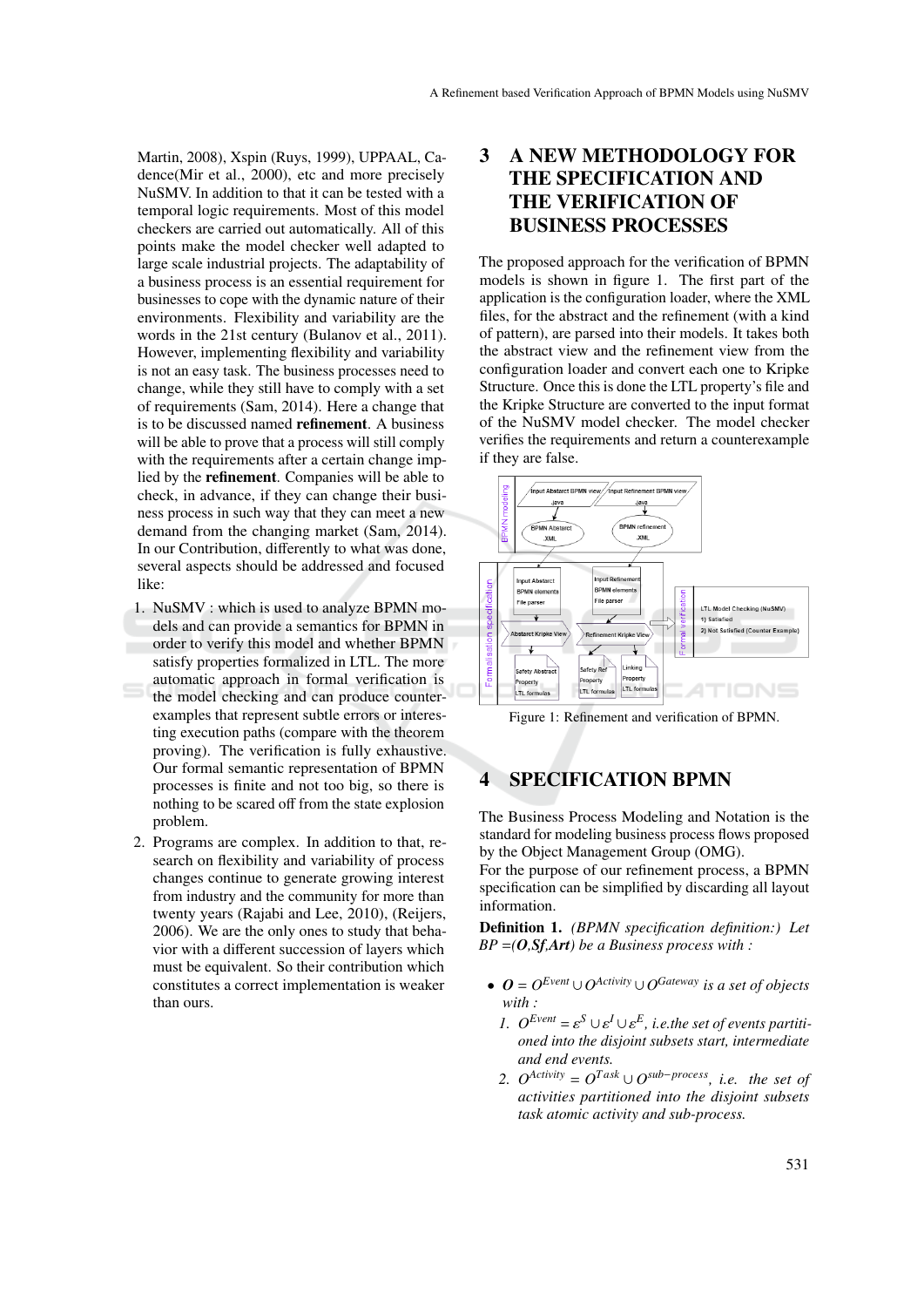- 3.  $O^{Gateway} = O^P \cup O^{Ex} \cup O^{In}$ , *i.e. the set of gateways partitioned into the disjoint subsets parallel, exclusive(XOR) and exclusive(Or) gateways.*
- *Sf is a set of sequence flow or connecting of flow Objects.*
- *Art is the set of artifacts used to provide additional information.*

*The BPMN specification is extended with a function T:*  $O$  →  $T_{pre-post}$ *. With :* 

*T is a type of artifact and can be presented as a textual tag that is added on flow objects.*  $T_{pre-post} ⊆ Art =$  $T_{pre} \cup T_{post}$  *is a set of pre and post-conditions for objects. It is necessary to remind that*  $T_{pre}$  *and*  $T_{post}$ *will be replaced by pre and post throughout this paper. This new sets will be used in our refinement patterns.*  $Sf \subseteq (Pre(A_i), A_i, Post(A_i)) \times$  $(Pre(A_{i+1}), A_{i+1}, Post(A_{i+1})),$   $A_i, A_{i+1} \in O$  0 ≤ *i* ≤ *n*−1.

#### 5 TRANSFORMATION PROCESS

The main of this paper introduces a method for the preservation of invariant and desirable properties under refinement. The property can be formalized as the behavior of the *BPi*−<sup>1</sup> which satisfy the formula  $P_{i-1}$ .  $P_{i-1}$  is called the safety property of the abstract process and, by refinement of BP*i*−<sup>1</sup> using refinement patterns a BP*<sup>i</sup>* is given which satisfy another safety property  $P_i$ . A  $BP_{i-1}$  implements another  $BP_i$  if it was given a correspondence between them called  $P_{ref_i}$ .  $P_{ref_i}$  is the translation property which is the resulting from the change of variables for refinement. The activity from the abstract level must be refined by using a refinement pattern and this refinement match the abstract one in the sense of preserving a linking property *PLinkRe f<sup>i</sup>* who captures how the two models(abstract and refinement models) are related.

This paper investigates a special type of transformation to extend the standard BPMN with a set of refinement patterns shown in figure 2.



Figure 2: Refinement in BPMN.

### 6 REFINEMENT PATTERNS IN BPMN

The sequential refinement pattern (depicted by  $>$ ) defines a sequential behavior. The result of applying it consists of a set of activities N ( $N \geq 2$ ) that performs one activity first, followed by another activity, in sequence, one after the other. This pattern is presented in figure 3(a).

The parallel refinement pattern (depicted by ‖) defines a parallel behavior. The result of applying it consists of a set of activities N  $(N \ge 2)$  that performs the concurrent execution, independently of each other, by the disjoint union of activities after a parallel gateway. This pattern is presented in figure 3(b).

The exclusive choice refinement pattern (depicted by [])defines a conditional behavior. Among the different possible activities N which can be executed(N  $\geq$  2), One activity is selected based on a specific condition. Once this activity is executed, the other activities cannot be reached anymore. This pattern is presented in figure 3(c).

The iterative loop refinement pattern (depicted by  $\sim$ N) defines a single activity which is iterated until N (boolean number) will be equal to zero. This pattern is presented in figure 3(d).

## 7 PRELIMINARY

The following definitions, briefly explain the needed semantic appropriate for the formal description of BPMN processes and the refinement transformation.

TIONS

According to (Von Stackelberg et al., 2014), a task (or sub-process) is the only flow element which may have both data needs and data results. A precondition summarizes data needs of an activity. Analogously to the precondition, an activity may have post-condition, representing alternative data results.

The safety property of a process BP mentioned before representing the precondition predicate from which the process is guaranteed to terminate and result in a state satisfying the post-condition(figure 4).

Definition 2. *(Safety property:) For functions Pre and Post over an object*  $A \in O^{Activity}$  *in BPMN* :

$$
P \hat{=} (pre(A) \Rightarrow post(A)).
$$

*The symbol*  $\hat{=}$  *is read "is defined to be equal".* 

**Definition 3.** *(Property for the refinement:)* A  $BP_{i-1}$ *with a specification property*  $P_{i-1}$  *implements a BP<sub>i</sub> with a specification property P<sup>i</sup> and by preserving the linking property PLinkRe f<sup>i</sup> , if a correspondence*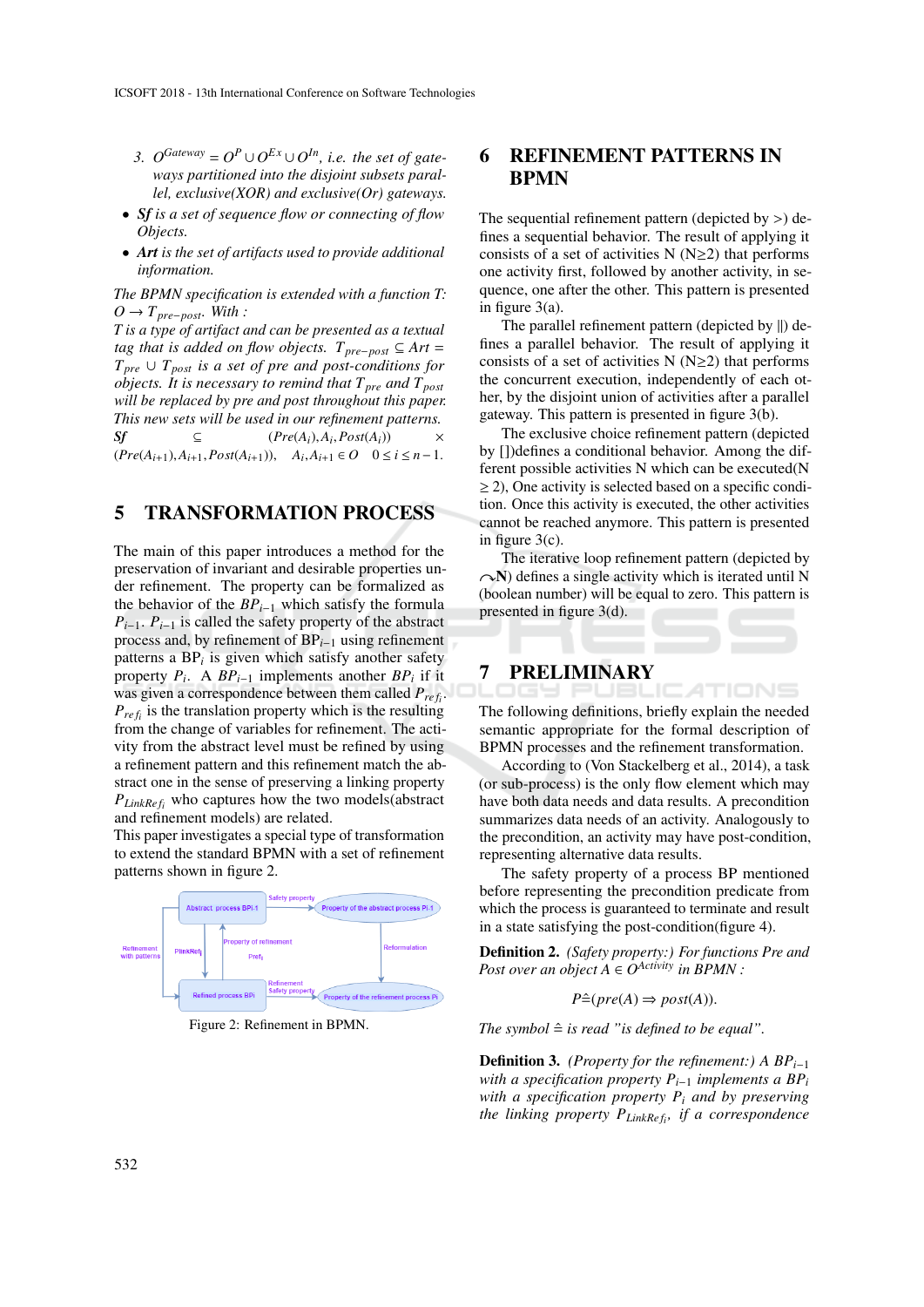



Figure 4: BPMN Object with pre & post-conditions.

*between them is given and called Pre f<sup>i</sup> .*

 $P_{ref_i} \triangleq P_{LinkRef_i} \wedge P_{i-1} \wedge P_i, \forall i \in [1 \cdots n].$ 

Definition 4. *(Refinement Mapping:) Each state object belonging to the set*  $O_{i+1}$  *of the refined process BPi*+<sup>1</sup> *depends on the state object of the abstract process BP<sup>i</sup> belonging to the set O<sup>i</sup> in terms of a function mapping f<sup>i</sup> at each refinement level where 0*≤*i*≤*n-1 such that :*

$$
f_i: BP_i \rightarrow BP_{i+1}
$$

*A refinement from a specification BPi(O<sup>i</sup> , S f<sup>i</sup> , Arti) to a specification BP*<sub>*i*+1</sub></sub>  $(O_{i+1}, S_{i+1}, Art_{i+1})$  *is a mapping.*

*f<sup>i</sup> defined by the following inductive rules :*

*1.*  $f_i$ ( $O_i$ ) ⊆  $op \times O_{i+1}$  *where op is the operator for the refinement patterns which can be the sequence pattern (*>*), the parallel pattern (*‖*), the inclusive pattern* ([])or the loop pattern ( $\sim$ *N*).

*For the example illustrated in figure 5:*

 $O_0 = A_0$ ,  $f_0(A_0) = (>, A_{01}, A_{02}, A_{03})$ .  $O_1 = A_{01}, f_1(A_{01}) = (1, \{A_{011}, A_{012}\}).$ 

2.  $f_i(S f_i) =$ 

*for*

 $\left\{\n\begin{array}{l}\n\text{pre}(A_0), (\triangleright, \{A_0, \dots, A_N\}), \text{post}(A_N), \\
(\wedge_{A_{j\in[0..N]}} \text{pre}(A_j)), (\parallel, \{A_0, \dots, A_N\}), \\
(\vee_{A_{j\in[0..N]}} \text{pre}(A_j)), (\square, A_{j\in[0..N]})\n\end{array}\n\right\}$  $\frac{1}{\sqrt{2\pi}}$ (∧*Aj*∈{0..*N*} *pre*(*Aj*)),(‖,{*A*0,··· ,*AN*}),(∧*Aj*∈{0..*N*} *post*(*Aj*)), (∨*Aj*∈{0..*N*} *pre*(*Aj*)),([],{*A*0,··· ,*AN*}),(∨*Aj*∈{0..*N*} *post*(*Aj*)),  $((\text{pre}(A_0) \land N), (\neg N, \{A_0\}), (\text{post}(A_0) \land \neg N), N \in \text{Bool}$ 

$$
A_{j_{j\in\{0..N\}}}\in O_{i+1}
$$

*For the example illustrated in figure 5 we have :*  $f_0(S f_0) = pre(A_{01}), (\geq, \{A_{01}, A_{02}, A_{03}\}), post(A_{03});$ <br>  $f_1(S f_1) = pre(A_{011}) \vee$  $pre(A_{011})$  $pre(A_{012}), ([], \{A_{011}, A_{012}\}), post(A_{011})$  $post(A_{012})$ .

*3. f*<sub>*i*</sub>(*P*<sub>*i*</sub>) ⊆ (*P*<sub>*ref*<sub>*i*+1</sub></sub>) with :

$$
f_i(P_i) = P_{LinkRef_{i+1}} \wedge P_i \wedge P_{i+1}
$$

*For the example illustrated in figure 5 we have : f*<sub>0</sub>(*P*<sub>0</sub>) = ((*pre*(*A*<sub>0</sub>) = *Pre*(*A*<sub>01</sub>)) ∧ *pre*(*A*<sub>01</sub>) → *(post* $($ *A* $<sub>03</sub>)∧($ *post* $($ *A* $<sub>0</sub>) =$ *post* $($ *A* $<sub>03</sub>)).$ 

For the example illustrated in figure 5 we distinguish three refinement patterns: sequence, exclusive and iterative loop patterns.

By referring to the works of (Hlaoui and Ayed, 2010), the formal semantics for an Activity in BPMN is defined as follows : as it is illustrated in figure 6, when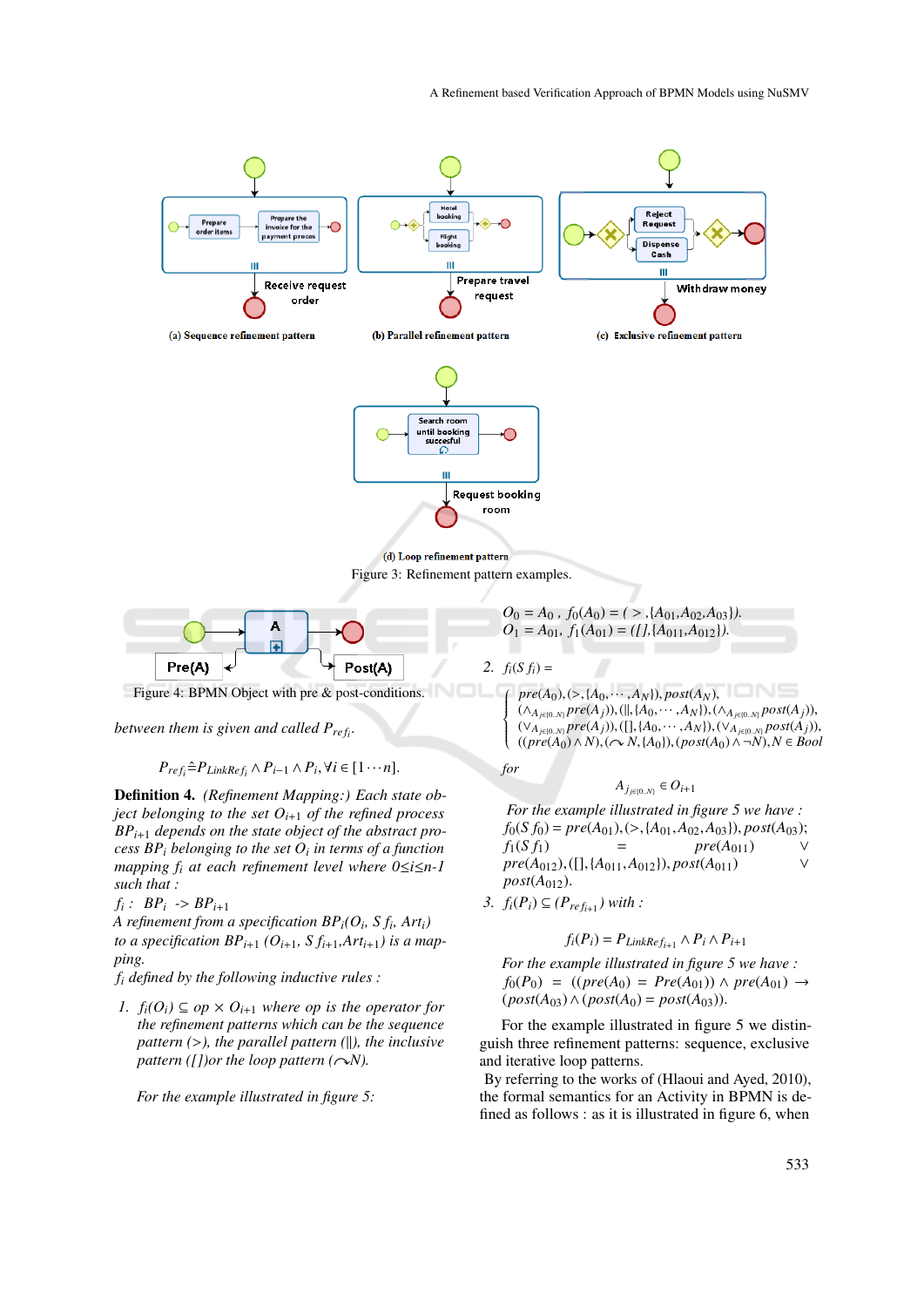

Figure 5: Illustration of the refinement process with refinement patterns for a BP.

 $-\mathcal{L}(s_0) = \{p\},\$  $-\mathcal{L}(s_1) = \{p,q\}$  and

the transition of the activity  $A$  is fired (**t-A fired**), it assigns the instance of this activity by the *in* event then the activity A is enabled. Once it is enabled $(t - A)$ enabled), its *out* event occurs and the transition (t-A end) is executed. Each state with *in* is labeled with the precondition *pre* and each state with *out* is labeled with the post-condition*post*.

The semantics of BPMN process specifications with



refinement patterns are defined in terms of Kripke structure. It is represented as an automaton and modified with helpful information by adding some atomic properties to its states. In Kripke structure, the nodes represent states of the system and edges represent state transitions.

Definition 5. *(Kripke Structure:) A Kripke structure is*  $K = (S, I, T, \mathcal{L})$  *(Kherbouche et al., 2012) where:* 

- *S is a finite non-empty set of states,*
- *I* ⊆ *S is a set of initial states,*
- *T is a transition relation between states such as T*  $\subseteq$  *S*  $\times$  *S* and
- $\mathscr{L}: S \to 2^{AP}$  *assigns truth values to the set of atomic propositions(AP).*

Figure 7 shows an example of a Kripke structure. We give  $AP = \{p,q\}$  a set of atomic propositions which present arbitrary boolean properties.  $K = (S, I, T, T)$  $\mathscr{L}$ ) where :

- $S = \{s_0, s_1, s_2\}$ ,
- $I = \{s_0\}$ ,
- $T = \{(s_0, s_1), (s_1, s_2), (s_2, s_2)\}\$  and
- $\mathscr L$  such that :



As it was explained before, this structure will be used in order to illustrate the utilization of the defined semantics for a BP.

The semantic description is the behavior of the business process depicted by the instantiate function of flow object (Fo) and more precisely of the activity (task or sub-process) which shows the steps of work performed in a process. The behavior is presented by a sequence of permitted states  $\{in, out\} \in S$ .

Definition 6. *(A proposition of a formal semantic using the Kripke structure for BPMN processes:) A process BP* =*(Fo,Sf,Art) induces a Kripke structure K*  $= (S,I,T,\mathcal{L})$  with :

*1. S being the set of all valid system states which present the behavior of objects in BP called Ins(O) where*  $O \in Fo^{Activity}$  *such that* :

$$
Ins: Fo^{Activity} \to In\_Fo \times Out\_Fo
$$

*where :*

 $In_F o = \{in_0 O | O \in Fo^{Activity}\}$  *and*  $Out_F o =$  $\{out\_O|O \in Fo^{Activity}\}$ 

- *2. I being the set of initial states;*
- *3. T being the transition relation between the instantiate object Flow ; Ins(O)*  $\times$  *Ins (O)*;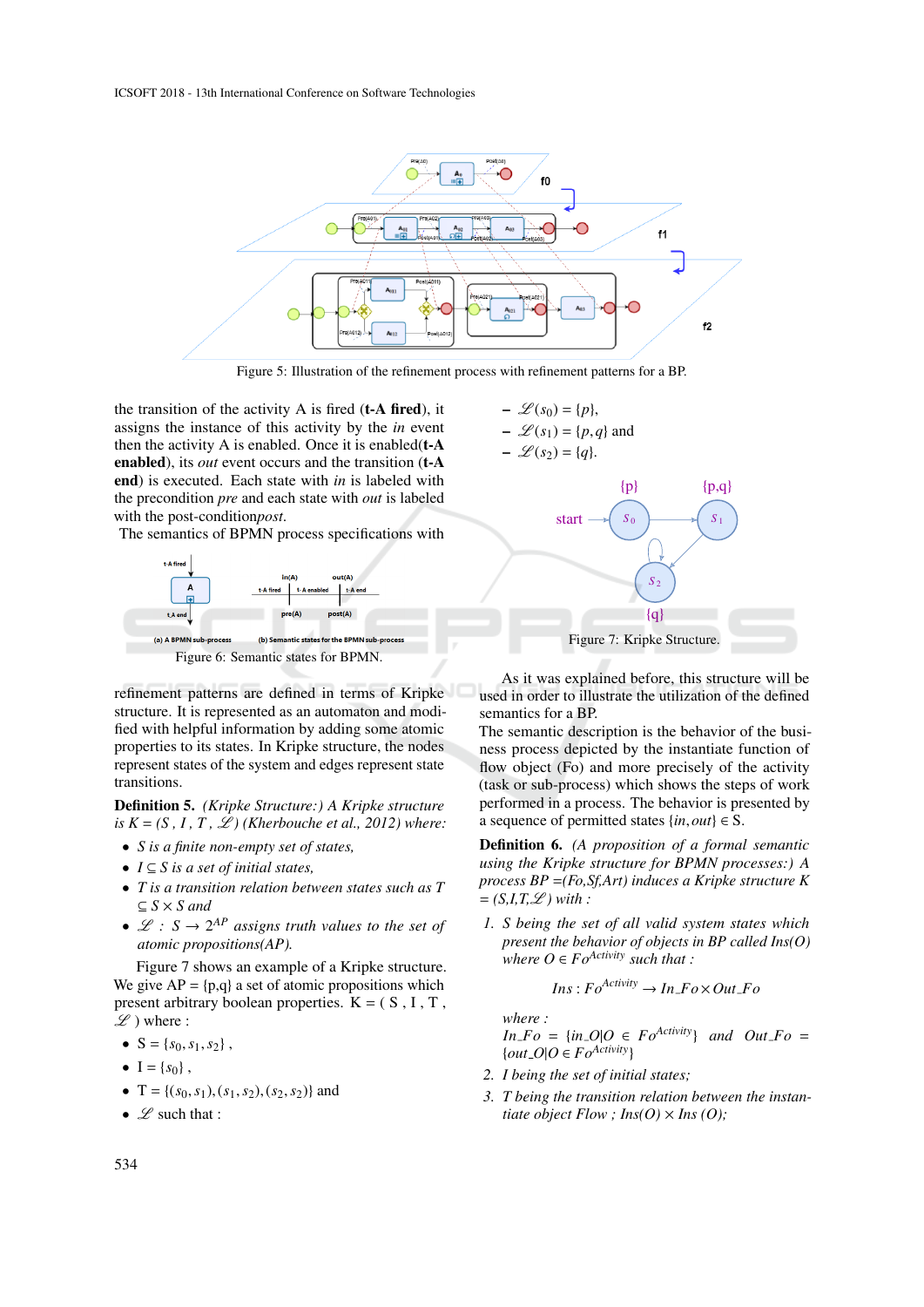#### 4.  $\mathcal{L}: S \to 2^P$ . *P* is a set of elementary properties *verified by each state of the entire system.*

Our description of BPs is based on a description of the process and a description of the property. We will focus also on the BPMN model's refinement properties. We give their definitions and then explain how required properties are depicted from the system behavior constructs of BPMN models with refinement and how they can be formally stated.

I ) The formal semantic using Kripke structure for a BPMN abstract Activity  $A \in Fo$  is given as follows:

 $\mathscr{L}(in\ A) = \{pre(A)| \nexists s \in S \land s \neq in\ B, (s, in\ A) \in T\}$ ℒ (*out A*)= {*post*(*A*)|∀*s* ∈ *S*,(*out A*,*s*) < *T*} Table 1 gives a semantic description of a BPMN refined sub-process A to the Kripke structure.

Table 1: Adopted Semantics for a refined sub-process A.



- II ) The formal semantic using Kripke structure for a sequence refinement pattern  $(\geq, \{B, \dots, N\})$ where A is the refined activity:
- $\mathscr{L}_>(in-B) = {pre(B), P_{linkRef_i} | \nexists s \in S \land s \neq \emptyset}$  $in$ *B*;(*s*,*inB*)  $\in$ *T*  $\wedge$   $P$ <sub>*LinkRef<sub>i</sub>*</sub> $\triangle$ *pre*(*B*) = *pre*(*A*)}  $L(S(out N) = \{post(N), P_{LinkRef_i} | \forall s \in S; (out N, s) \notin I \}$  $T \wedge P_{LinkRef_i} \hat{=} post(N) = post(A)$

Table 2 gives a semantic description of a BPMN sequence refinement pattern  $(>, \{B, C\})$  to the Kripke structure.

Table 2: Adopted Semantics for a sequence refinement pattern.



III ) The formal semantic using Kripke structure for a parallel refinement pattern  $(||, {B, \cdots, N}|)$  where A is the refined activity:  $\mathscr{L}_{\parallel}(\bigcap_{X \in (B, \cdots, N)} in X)$  =

{∩*X*∈(*B*,···,*N*)*Pre*(*X*),*PlinkRe f<sup>i</sup>* |@*s* ∈ *S* ∧ *s* , *in B*;(*s*,*in B*) ∈ *T* ∧  $P$ <sub>*LinkRef<sub>i</sub></sub>*  $\hat{=}$  ∩*X*∈(*B*,*···,N*) *Pre*(*X*) =</sub> *pre*(*A*)}  $\mathscr{L}_{\parallel}(\bigcap_{X \in (B, \cdots, N)} out X)$  = { $\cap_{X \in (B, \dots, N)}$ *Post*(*X*), *P*<sub>*LinkRef<sub>i</sub></sub>*|∀*s* ∈ *S* ; (*out*\_*N*, *s*) ∉</sub>  $T \wedge P_{LinkRef_i} \hat{=} \cap_{X \in (B, \dots, N)} Post(X) = post(A)$ } Table 3 gives a semantic description of a BPMN parallel refinement pattern  $(||, {B, \cdots, N}|)$  to the Kripke

Table 3: Adopted Semantics for a parallel refinement pattern.

structure.



IV ) The formal semantic using Kripke structure for an exclusive refinement pattern  $([], {B, \cdots, N})$ where A is the refined activity :

 $\mathscr{L}_{[]}(\cup_{X\in B\cdots X}in X) = {\cup_{X\in B\cdots N}Pre(X), P_{LinkRef_i}|\nexists s \in \mathbb{R}^N}$ *S* ∧ *s*  $\neq$  *in B*;(*s*,*in B*) ∈ *T* ∧ *P*<sub>*LinkRef<sub>i</sub></sub>* $\triangleq$  ∪*X*∈(*B*, ···,*N*)</sub>  $Pre(X) = pre(A)$  $\mathscr{L}_{\Pi}(\cup_{X\in B\cdots X}out\ X)$  = {∪*X*∈*B*···*N*)*Post*(*X*),*PLinkRe f<sup>i</sup>* |∀*s* ∈ *S* ;(*out N*,*s*) <  $T \wedge P_{LinkRef} \hat{=} \cup_{X \in (B, \dots, N)} Post(X) = post(A)$ } Table 4 gives a semantic description of a BPMN

exclusive refinement pattern  $([], {B, \cdots, N})$  to the Kripke structure.

Table 4: Adopted Semantics for an exclusive refinement pattern.



V ) The formal semantic using Kripke structure for a loop refinement pattern  $(\sim N, B)$  where A is the refined activity:  $\mathscr{L}_{\curvearrowright}(in.B) = \{Pre(B) \land N, P_{LinkRef_i} | \nexists s \in S \land s \neq \emptyset\}$ *in B*;  $(s, in$  *B*) ∈ *T* ∧  $P$ <sub>*LinkRe*  $f_i$ <sup> $\hat{=}$ </sup> $Pre(B)$  ∧  $N = Pre(A)$ }</sub>  $\mathscr{L}_{\curvearrowright}(out\_B)$  = { $Post(B) \wedge \neg N, P_{LinkRef_i}|\forall s$  ∈  $S$ ; (*out*\_*N*, *s*)  $\notin T \wedge P$ <sub>*LinkRef*<sub>*i*</sub></sub>  $\triangleq$  *Post*(*B*)  $\wedge \neg N = Post(A)$ } Table 5 gives a semantic description of a BPMN loop refinement pattern  $(\sim N, B)$  to the Kripke structure.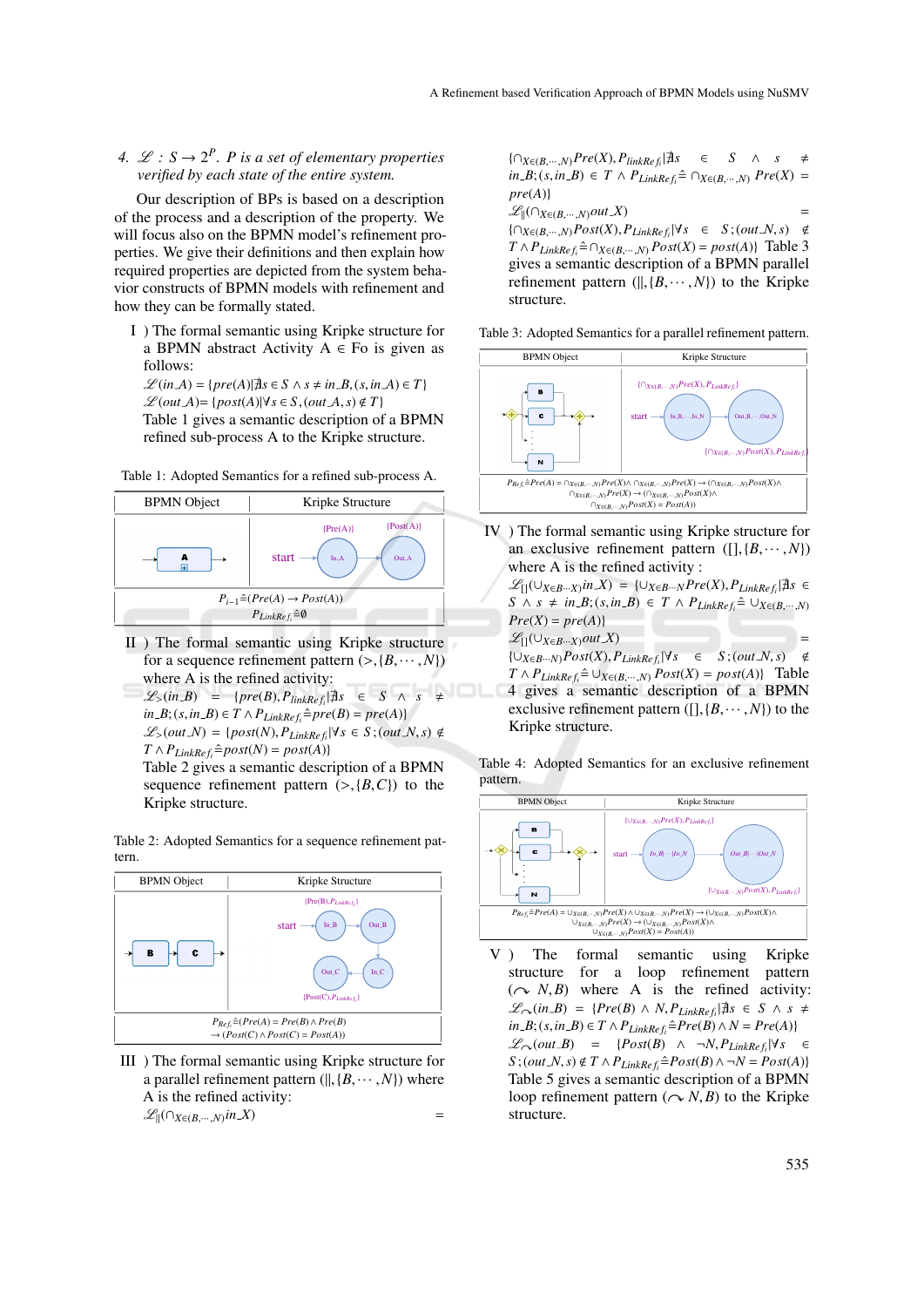

Table 5: Adopted Semantics for a loop refinement pattern.

The soundness of BPMN process model to verify the safety and the refinement can be ensured by satisfying the properties described above.

### 8 CASE STUDY

In this section we will describe our system and then try to apply the refinement verification for this system.

#### 8.1 Description

A Compose Email sub-process presented in figure 8 is a message which can be text or voice. The text message can be sent by adding the address of the receiver, the message title which is called the subject, typing the email message and sending this text.



Figure 8: Compose Email Sub-process.

#### 8.2 Experimental Result

We discuss thereafter the first refinement of the subprocess Compose Email. Table 6 shows the state diagram of the sub-process compose Email. The translation from the sub-process shown in table 6(a) to a Kripke structure shown in table 6(b) is the instantiate of a sub-process. The refined sub-process compose Email defined by the refinement sub-process Text message or the task Voice message is a choice which can be made between the two activities is described in table 6(c). The translation from this sub-process to a kripke structure is shown in table 6(d). A generated specification expressed in LTL language checked for safety abstract property and refinement property was the following:

- $P_0 \triangleq G(\text{pre}(C\_Mail) \rightarrow X \text{post}(C\_Mail)).$
- $P_{Ref_1} \triangleq G((pre(C_Mail) = pre(OR)) \& pre(OR)$  $X(post(OR)$ & $post(C\_Mail) = post(OR))$ .

With :  $pre(OR) = pre(T.M)$ —  $pre(V.M)$  and  $post(OR) =$  $post(T.M)$ — post( $V.M$ ).

We remind that:

pre(C\_Mail) (post(C\_Mail)) is the precondition (postcondition) of the activity Compose Email, pre(T\_M)  $(post(T.M))$  is the precondition (post-condition) of the activity text message and  $pre(V.M)$  ( $post(V.M)$ ) is the precondition (post-condition) of the activity Voice Message.

This requirement is obviously true for the discussed example cited above according to table 7(e).

Table 6: Modeling and verification of Compose Email subprocess.



### 9 IMPLEMENTATION

The figure 9 and 10 shows the screen-shots of the the abstract process Compose Email and the refinement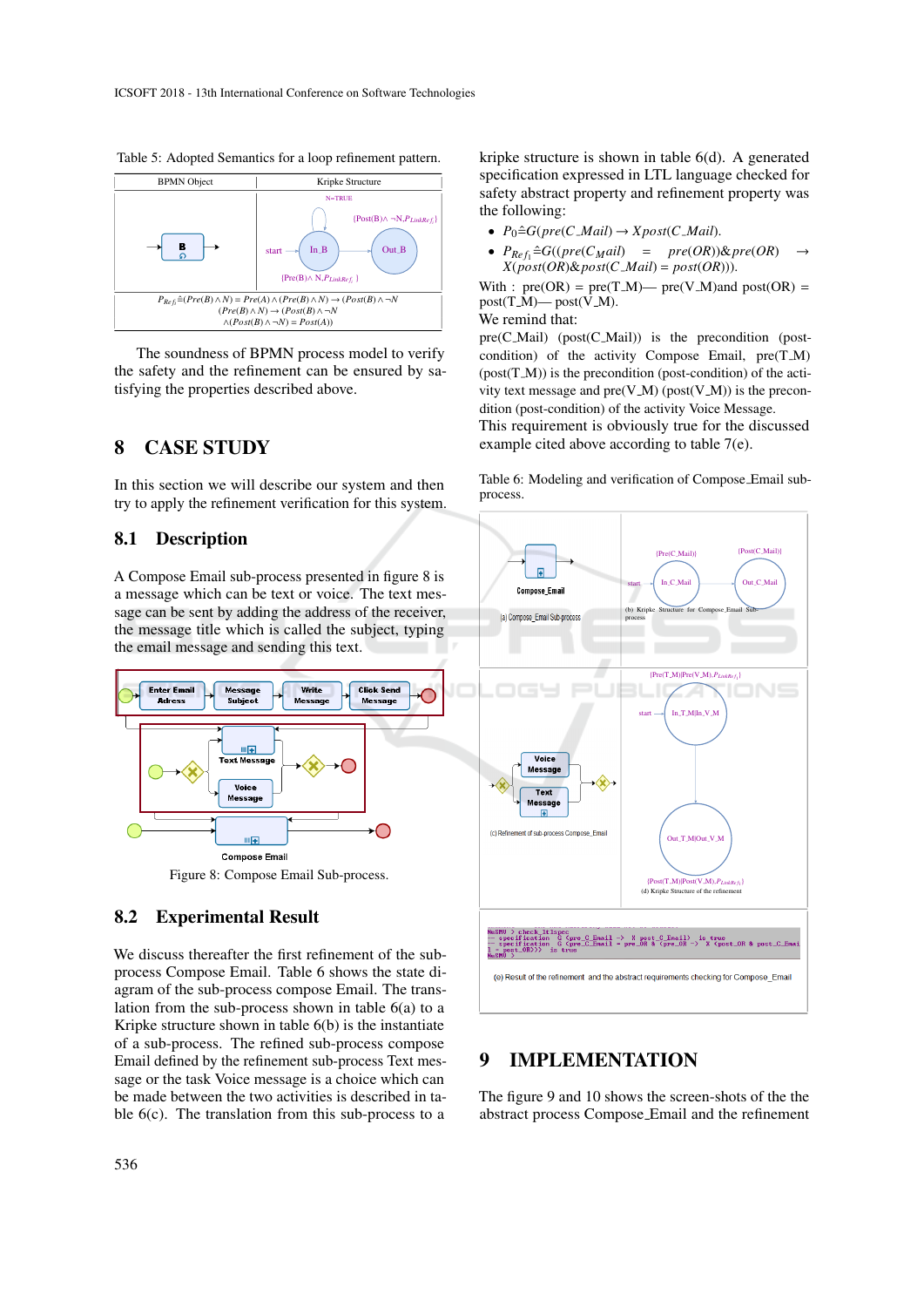in the main edit view of the application. Users can drag elements from the element palette in the top of the Graphical User Interface (GUI). The GUI of the abstract model is developed by our team (Hlaoui and Ayed, 2009). After saving or importing a configuration of both the abstract and the refined matching model defining the behavior of one of the refinement patterns in an XML file, the tool converts them to a Kripke structure each of them. Once this is done it applies the safety and the refinement properties in order to check the flexibility of the process. The two Kripke structures are convert to the input format of NuSMV model checker and the properties are demonstrated.

### 10 IMPACT ANALYSIS OF CHANGE (REFINEMENT)

The flexibility of a process is defined as a property who allow to this process the adaptation of change without causing the instability of the system where it is used. Indeed, in today's dynamic business world, the economic success of an enterprise increasingly depends on its ability to react to changes within its environmental in a quick and flexible way (Fdhila et al., 2011). This paper presents a new methodology for adaptation to a special change called refinement. According to (Dahman et al., 2013), the changes can be described by basic operations that express atomic modifications which are noted by  $U_{\delta}$ . This changes can be made on process according to this three operations :

- Create(fragment): Insert a new fragment into the process.
- Destroy(fragment): Delete a fragment from the process.
- Update(fragment, $\mu$ , $\vartheta$ ): Associate the property  $\mu$  of the fragment with the value  $\vartheta$ .
- Undo(fragment, $\mu$ , $\vartheta$ ): Dissociate the property  $\mu$  of the fragment with the value  $\vartheta$ .

 $\mu$  can be a labeling property, a type of object flow, a target or a source.

The model obtained by applying of a sequence of operations  $U_{\delta_f}$  in the fragment f is apply(f, $U_{\delta_f}$ ).

#### **Metrics**

Definition 7. *(Normalized size:) (Dahman, 2012) The size of a sequence of operations size(* $Q$ *)=||* $Q$ *|| <i>is defined by the number of operations of creation and destruction of object flows. The normalization simplifies all reverse or dependent operations.*

Figure 11 shows the change of the subprocess *Compose Email* by the exclusive refinement([],{*Text M*,*Voice M*}) described in the previous section. The result of this refinement is:  $Comp\_Email' = apply(Copmose\_Email, U_{\delta_{Compose\_Email}}).$ 

- 1. Size  $(composite\_E) = 1$ . ⇒ create(*Comp Email*).
- 2. Size ([], { $Text\_M$ ,  $Voice\_M$ }) = Size ( $U_{\delta_{comp\_E}}$ ) = 4. ⇒ create(Comp Email) , destroy(Comp Email),

create(Text\_M), create(Voice\_M), create(G1), create(G2). (G1 and G2 are the gateways).

3. Size (comp\_Email)' =  $4$ 

Definition 8. *(Normalized semantics:)(Dahman, 2012)*

*The semantics of a sequence of operations*  $Q = ||Q||$  *<i>is defined by the update and the undo operations. The normalization simplifies all reverse or dependent operations.*

- 1. Sem(compose\_ $E$ ) = 2.  $\Rightarrow$  update(compse\_E,lab,in(compose\_E)), update(compose Email,lab,out(compose E)).
- 2. Sem([],{*Text M*,*Voice M*})= 10.  $\Rightarrow$  update(Text\_M,lab,in(Text\_M)),update(Text\_M,<br>lab.out(Text\_M)), update(G1,typ,objectFlow),  $update(G1, typ,objectFlow)$ , update(G1,tar,Text\_M),update(G1,tar,Voice\_M), update(G2,typ,objectFlow),update(Text M, tar,G2),update(Voice M,tar,G2),update(Voice M ,lab,in(Voice M)),update(Voice M ,lab,out(Voice\_M)).
- 3. Sem(Comp  $E'$ ) = 10.  $\Rightarrow$  update(compse\_E ,lab,in(compose\_E)), up-<br>date(compose\_Email, lab,out(compose\_E)), date(compose\_Email, undo(compse E ,lab,in(compose E)), undo(compose\_Email ,lab,out(compose\_E)) update(Text\_M ,lab,in(Text\_M)), update(Text\_M ,lab,out(Text M)),update(G1,typ,objectFlow), update(G1,tar,Text\_M),update(G1,tar,Voice\_M), update(G2,typ,objectFlow),update(Text M ,tar,G2), update(Voice M ,tar,G2), update(Voice\_M,lab,in(Voice\_M)), update(Voice\_M) ,lab,out(Voice M)).

Definition 9. *(Normalized complexity:(Dahman, 2012)) The normalized complexity is a complexity of a sequence of operations defined by:*

 $Comp(O) = Sem(O)/Size(O)$ 

For the example illustrated before we have: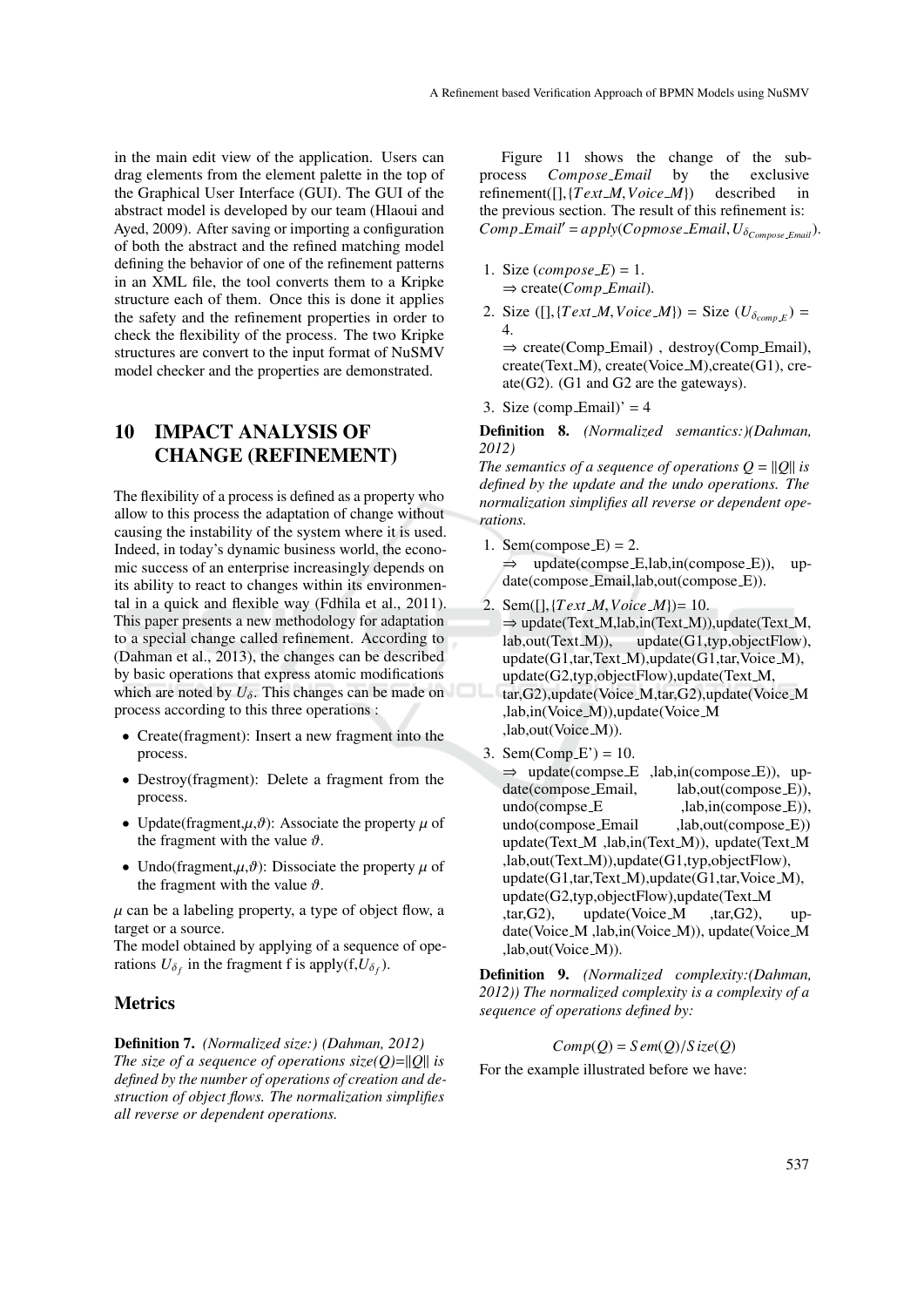

Figure 9: Screen Shots for the abstract and the refinement processes.



Figure 11: Applying an operation with a first refinement change of *Compose Email*.

Table 7: Results of complexity for the example.

| Comp(Compose_Email                 | $2/1=1$      |
|------------------------------------|--------------|
| $Comp([[], \{Text\_M, Voice\_M\})$ | $10/4 = 2.5$ |
| Comp(comp_Email'                   | $10/4 = 2.5$ |

Based on this results, authors in (Dahman, 2012) define a *Metric of a correct automated transformation*. They allow to compare transformations and synchronization.

$$
size(M') = \lambda * size(M) \&
$$

$$
sem(M') = \phi * sem(M) \&
$$

$$
comp(M') = \phi/\lambda comp(M).
$$

where M' is the transformation of M,  $\lambda$  and  $\phi$  are

*Comp Email*. Complexity is preserved during this transformation. We can also conclude that even with incremental semantic enrichment (here refinement) the complexity

# 11 CONCLUSIONS

is not high which favors our methodology.

To reduce the complexity of business process modeling, we introduced in this paper refinement technique in modeling with BPMN. This allows developers to introduce gradually system requirements and to prove at each level that the model preserves the refined one. Refinement patterns have been introduced allowing rigorous refinement. Also, with proofs related to these patterns, developer can introduce grading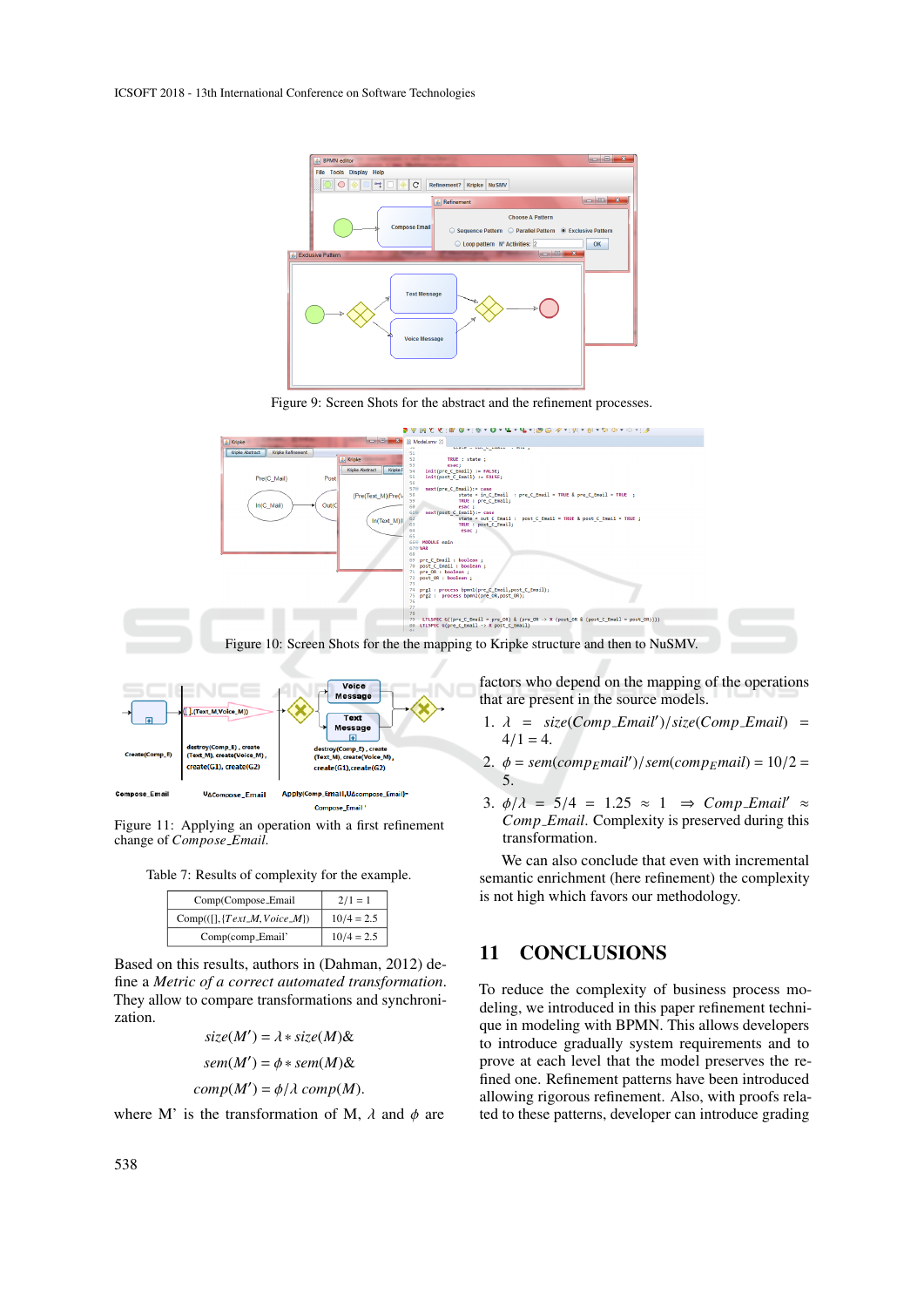requirements in the development process and can verify that the refinement preserves requirements of the refined model. Throughout this paper, we proposed new methodology for the specification and the verification of business processes based on BPMN and refinement, and using NuSMV model checker for the verification. This allows the developer to guarantee that the properties of a business process are conserved by the different refinement patterns. We won't make an automatic refinement because until now it's an interactive step of our approach. Also, it's important to propose a solution allowing developer to discover the origin of an eventual error on the model in case of non verified LTL formulas in the checking step. In the future we will implement a quality management plug-in to manage the quality of a business process after each change.

#### **REFERENCES**

- Allweyer, T. (2010). *BPMN 2.0: Introduction to the Standard for Business Process Modeling*. Books on Demand. https://books.google.tn/books?id=fdlC7K 3dzEC.
- Behrmann, G., David, A., and Larsen, K. G. (2004). A tutorial on uppaal. In *Formal methods for the design of real-time systems*, pages 200–236. Springer.

Bonitasoft (2009). Bonita open solution.

- Bulanov, P., Groefsema, H., and Aiello, M. (2011). Business process variability: A tool for declarative template design. In *International Conference on Service-Oriented Computing*, pages 241–242. Springer.
- Capel, M. I. and Mendoza, L. E. (2012). Automating the transformation from bpmn models to csp+ t specifications. In *Software Engineering Workshop (SEW), 2012 35th Annual IEEE*, pages 100–109. IEEE.
- Choi, B. W. (1994). Petri net approaches for modeling, controlling, and validating flexible manufacturing systems.
- Cimatti, A., Clarke, E., Giunchiglia, F., and Roveri, M. (2000). Nusmv: a new symbolic model checker. *International Journal on Software Tools for Technology Transfer*, 2(4):410–425.
- Cortés, L. A., Eles, P., and Peng, Z. (2003). Modeling and formal verification of embedded systems based on a petri net representation. *Journal of Systems Architecture*, 49(12-15):571–598.
- Dahman, K. (2012). Gouvernance et étude de l'impact du *changement des processus m´etiers sur les architectures orient´ees services : une approche dirig´ee par les mod`eles. (Governance and Analysis of Business Processes Change Impact on Service Oriented Architectures: A Model-Driven Approach)*. PhD thesis, University of Lorraine, Nancy, France.
- Dahman, K., Charoy, F., and Godart, C. (2013). Alignment and change propagation between business processes and service-oriented architectures. In *Services Computing (SCC), 2013 IEEE International Conference on*, pages 168–175. IEEE.
- Dijkman, R. M., Dumas, M., and Ouyang, C. (2008). Semantics and analysis of business process models in bpmn. *Information and Software technology*, 50(12):1281– 1294.
- Fdhila, W., Baouab, A., Dahman, K., Godart, C., Perrin, O., and Charoy, F. (2011). Change propagation in decentralized composite web services. In *Collaborative Computing: Networking, Applications and Worksharing (CollaborateCom), 2011 7th International Conference on*, pages 508–511. IEEE.
- Groote, J. F., Mathijssen, A., van Weerdenburg, M., and Usenko, Y. (2005). From µcrl to mcrl2. *Algebraic Process Calculi: The First Twenty Five Years and Beyond*, page 126.
- Hat, R. (2017). Java business process model. Technical report.
- Hlaoui, Y. B. and Ayed, L. J. B. (2009). Patterns for modeling and composing workflows from grid services. In *Enterprise Information Systems, 11th International Conference, ICEIS 2009, Milan, Italy, May 6-10, 2009. Proceedings*, pages 615–626.
- Hlaoui, Y. B. and Ayed, L. J. B. (2010). Symbolic model checking supporting formal verification of grid service workflow models specified by UML activity diagrams. In *NOTERE 2010, Annual International Conference on New Technologies of Distributed Systems, Touzeur, Tunisia, May 31 - June 2, 2010, Proceedings*, pages 255–260.
- Kherbouche, O. M., Ahmad, A., and Basson, H. (2012). Detecting structural errors in bpmn process models. In *Multitopic Conference (INMIC), 2012 15th International*, pages 425–431. IEEE.
- Kluza, K., Nalepa, G. J., Szpyrka, M., and Ligeza, A. (2011). Proposal of a hierarchical approach to formal verification of bpmn models using alvis and xtt2 methods. In *7th Workshop on Knowledge Engineering and Software Engineering (KESE 2011) at the Conference of the Spanish Association for Artificial Intelligence (CA-EPIA 2011), La Laguna (Tenerife), Spain, November*, volume 10, pages 15–23.
- Mir, A. A., Balakrishnan, S., and Tahar, S. (2000). Modeling and verification of embedded systems using cadence smv. In *Electrical and Computer Engineering, 2000 Canadian Conference on*, volume 1, pages 179–183. IEEE.
- Morales, L. E. M. (2013). Business process verification using a formal compositional approach and timed automata. In *Computing Conference (CLEI), 2013 XXXIX Latin American*, pages 1–10. IEEE.

Oliver, F. and Martin, L. (2008). Mlsolver.

- OMG (2009). Bizagi modeler.
- Petri, C. A. and Reisig, W. (2008). Petri net. *Scholarpedia*, 3(4):6477.
- Pnueli, A. (1977). The temporal logic of programs. In *Foundations of Computer Science, 1977., 18th Annual Symposium on*, pages 46–57. IEEE.
- Raedts, I., Petkovic, M., Usenko, Y. S., van der Werf, J. M. E., Groote, J. F., and Somers, L. J. (2007). Transformation of bpmn models for behaviour analysis. *MSVVEIS*, 2007:126–137.